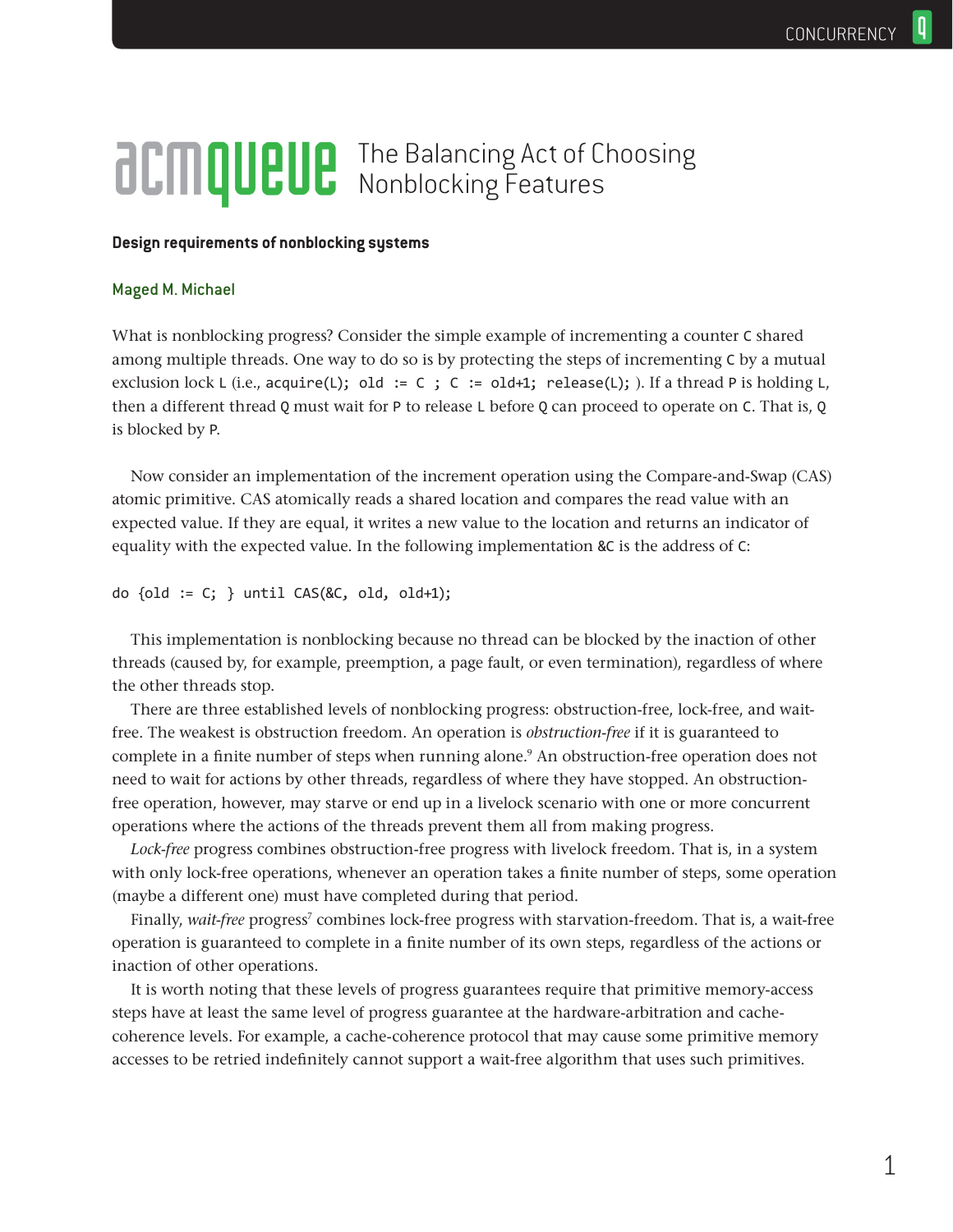## USES OF NONBLOCKING OPERATIONS

Nonblocking operations are often used for systems or interthread interactions where having threads wait for actions by other threads makes the system vulnerable to deadlock, livelock, and/or prolonged delays. Examples of such uses are:

- **Async signal safety.** This allows signal handlers of asynchronous signals to share data or services with the interrupted thread, with a guarantee that the signal handler never needs to wait for actions by the interrupted thread—which, as a result of being interrupted, cannot run until the signal handler completes. Nonblocking operations used in particular by the signal handlers can guarantee the absence of such waiting and provide async signal safety.
- **Kill-safe systems.** Such systems guarantee availability even if processes may be terminated at arbitrary points. This requirement arises in server systems, where the ability to terminate processes representing client requests allows high server throughput. Such systems must guarantee availability even when processes may be terminated at arbitrary points while operating on shared structures or services. When using nonblocking operations in such a system, the remaining processes never have to wait for action—which will never happen—by a terminated process.
- **Soft realtime applications on commodity systems.** Using nonblocking operations on such systems (e.g., media players) helps avoid priority inversion and provides preemption tolerance. That is, it eliminates the possibility that an active thread—potentially executing a high-priority task—is blocked awaiting action by other threads that are delayed for a long time (e.g., because of page faults). This helps make long noticeable delays highly unlikely in such systems.

## SELECTING NONBLOCKING FEATURES

Unlike the example of the shared counter, almost any nonblocking operation that involves more than one location presents multiple considerations that are often at odds. This article examines trade-offs and compromises that have to be considered in selecting features of nonblocking operations. These tradeoffs are seldom straightforward and sometimes require compromises in order to achieve the bare minimum of system requirements. Balancing these tradeoffs can be daunting if you start unaware of all the potential pitfalls.

The goals of this article are to walk the reader through the various issues and features of nonblocking operations and the various choices to be made; to understand the interactions among these options; and to develop a sense of the best path to take to disentangle the interdependencies among these choices and quickly prune options that are incompatible with the main objectives of using nonblocking operations in the first place.

For some uses of nonblocking operations, such as kill-safety, the need for nonblocking progress likely involves operations on multiple data structures and services. In these cases, one has to consider the totality of the interdependence of the features of the various nonblocking components to reach an acceptable solution.

## A RUNNING EXAMPLE

Figure 1 presents a variant of the classic lock-free IBM LIFO (last-in first-out)-free list algorithm<sup>10</sup> as a running example. The variable Header consists of a packed pointer-integer pair that can be read and operated on atomically by a double-width CAS. The integer size is assumed to be large enough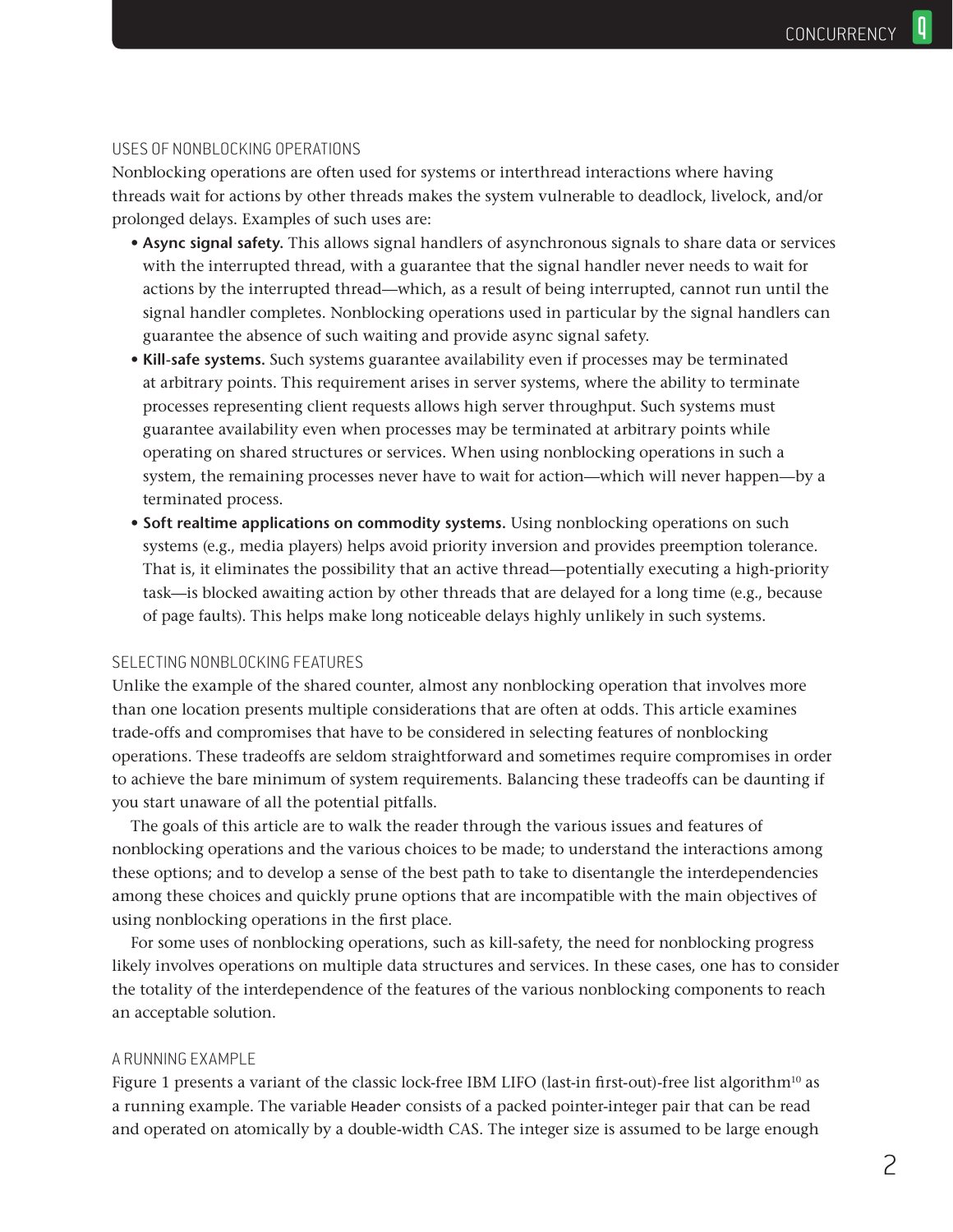

## Variant of the Classic Lock-free IBM LIFO Free List Algorithm

```
Structures:
Header : <pointer, integer> // Initially: <null, 0>
Push (b : pointer) : void
1: h = Header; \frac{1}{2} single-width read of Header
2: *b = h; // Make the pushed block point
                           // to the old header
3: if CAS(&Header, h, n) return ; else goto 1;
                           // use single width CAS to try to make 
                           // the pushed block the new header
                           // if Header is still equal to h
Pop () : pointer
1: \langle h, t \rangle = Header; if h = null return null;
                           // double-width read of Header
2: n = *h; \frac{1}{2} read the pointer in the first block
3: if CAS(&Header, <h,t>, <n,t+1>) return n ; else goto 1;
                           // Use double-width CAS to try to make
                           // the pointer in the popped block
                           // become the new Header, if Header
                           // has not changed since it was read
                           // in line 1
```
that it never overflows. The notation \*b is used to indicate the location pointed to by a pointer b. Depending on the context, reads and CAS operations on Header are either single- or double-width.

Ignoring for now why an integer is packed with the pointer in Header (explained later), the reader can notice that the inaction of any number of threads stopped anywhere in the Push and Pop operations cannot block other threads from operating on the list. In fact, since Push and Pop are not only nonblocking but also lock-free, then as long as there are active threads attempting these operations, some operation will complete. Whenever any thread takes five steps in one of these operations, some operation m operations, some operation will complete. Whenever any thread takes five steps in one of these operations, some operation must have completed (by the same or a different thread) during that period. Ending on the context, reads and CAS operations on Header are either single- or double-w<br>noring for now why an integer is packed with the pointer in Header (explained later), the<br>notice that the inaction of any number of t

## KEY ISSUES IN SELECTING NONBLOCKING FEATURES

The following are the key issues to consider in selecting the features of nonblocking operations.

## LEVELS OF PROGRESS GUARANTEE

The appropriate level of nonblocking progress (e.g., obstruction-free vs. lock-free) and the extent of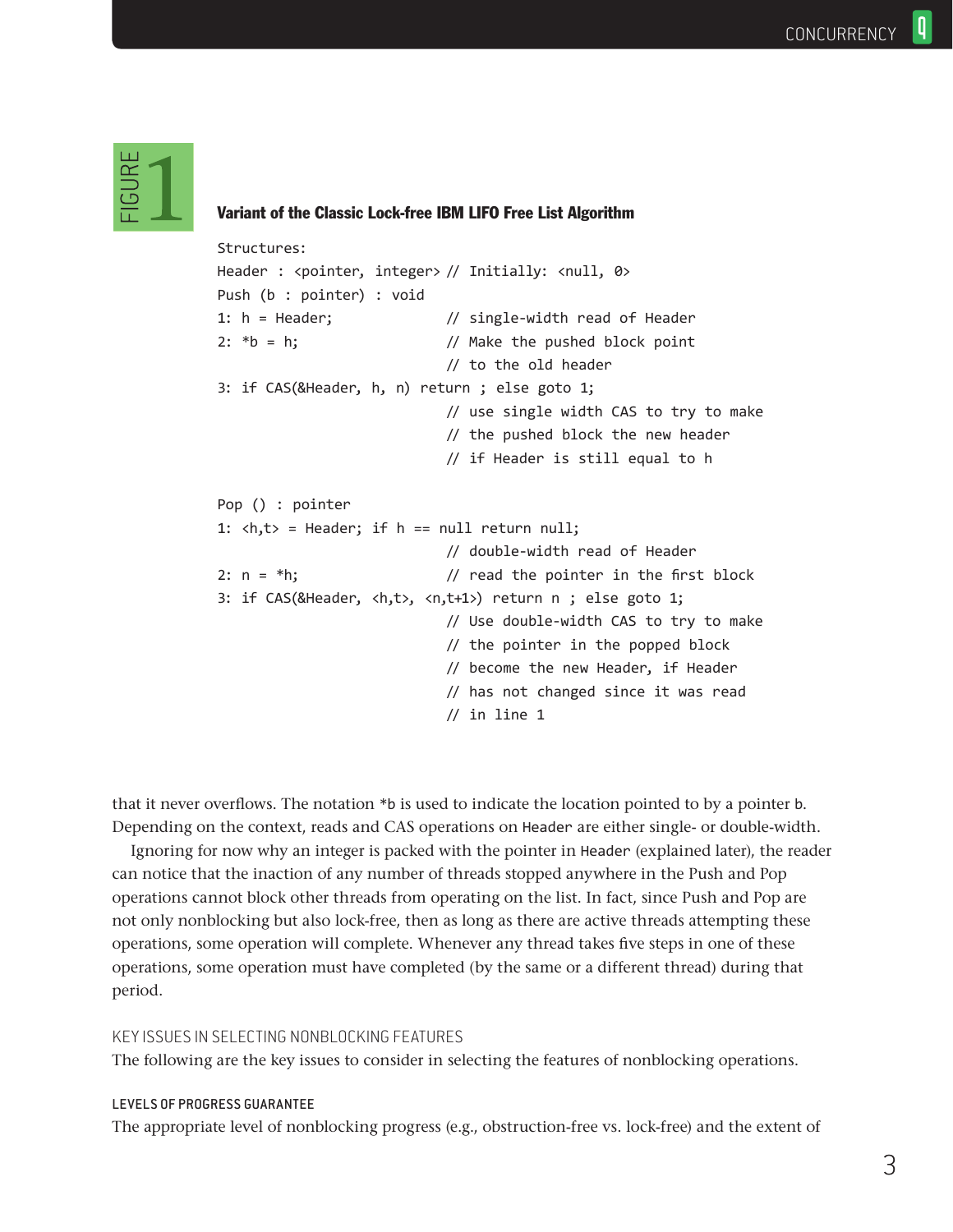use of nonblocking operations depend on the progress guarantees required by the system.

To achieve async signal safety using nonblocking operations, only the signal handler's operations need to be nonblocking, while operations by the main threads can be blocking. For example, in a case where signal handlers may search hash tables that may be updated by threads that may be interrupted, a fully nonblocking algorithm is not necessary, whereas an algorithm with nonblocking search operations and blocking add and remove operations (as described by Steve Heller et al.<sup>6</sup>) can be sufficient.

If the only concern is the interaction between the signal handler and the interrupted thread, then using obstruction-free operations is sufficient. Kill-safety tends to require broader use of nonblocking operations to access objects shared by processes that are subject to arbitrary termination. Similar to async signal safety, the use of obstruction-free operations suffices to provide availability. Using lockfree or wait-free operations guarantees livelock freedom or starvation freedom, respectively.

For avoiding priority inversion in soft realtime applications, it may suffice to make the highpriority operation obstruction-free; however, stronger progress guarantees (lock-free or wait-free) are clearly desirable in this context.

Wait-free algorithms tend to entail space at least linear in the number of threads that may operate concurrently.1 Aside from the space overheads, some recent wait-free algorithms show reasonably competitive performance.5,19 Lock-free algorithms can achieve competitive performance with blocking algorithms and do not have inherently high space requirements. There are hardly any custom obstruction-free algorithms for specific data structures that are not lock-free; however, obstruction-free algorithms for arbitrary atomic sections (or transactional memory) are evidently simpler than corresponding lock-free algorithms.

Accordingly, in choosing the appropriate level of nonblocking progress to use, you must take into account what is absolutely needed to achieve the primary requirement (e.g., kill-safety) vs. what is desirable (e.g., wait-free progress) and what this entails for the other issues.

If the number of threads that can concurrently execute certain operations is limited, then strong progress guarantees can be achieved by using simpler algorithms than when higher levels of concurrency are allowed (e.g., single-producer or single-consumer queues vs. multiproducer multiconsumer queues).

An issue that is sometimes missed is the effect of read operations on update operations. Consider two buffer implementations. Both support *check* (if empty) and *add* operations. In both implementations, operations are lock-free. The first implementation guarantees that check operations never prevent an add operation from completing. In the other, check operations may interfere with and prevent add operations from completing (e.g., as a result of using reference counting, as discussed later).

You can see how problematic the latter implementation is when the act of checking if the buffer is not empty can prevent items from ever being added to the buffer. Therefore, in selecting the appropriate level of progress for a nonblocking operation, it is not enough just to require the implementation, for example, to be lock-free. It is also important to decide which operations must be immune from interference by others. In the buffer example, while add operations are lock-free with respect to each other in both implementations, it is desirable that an individual add operation be wait-free with respect to any number of concurrent check operations.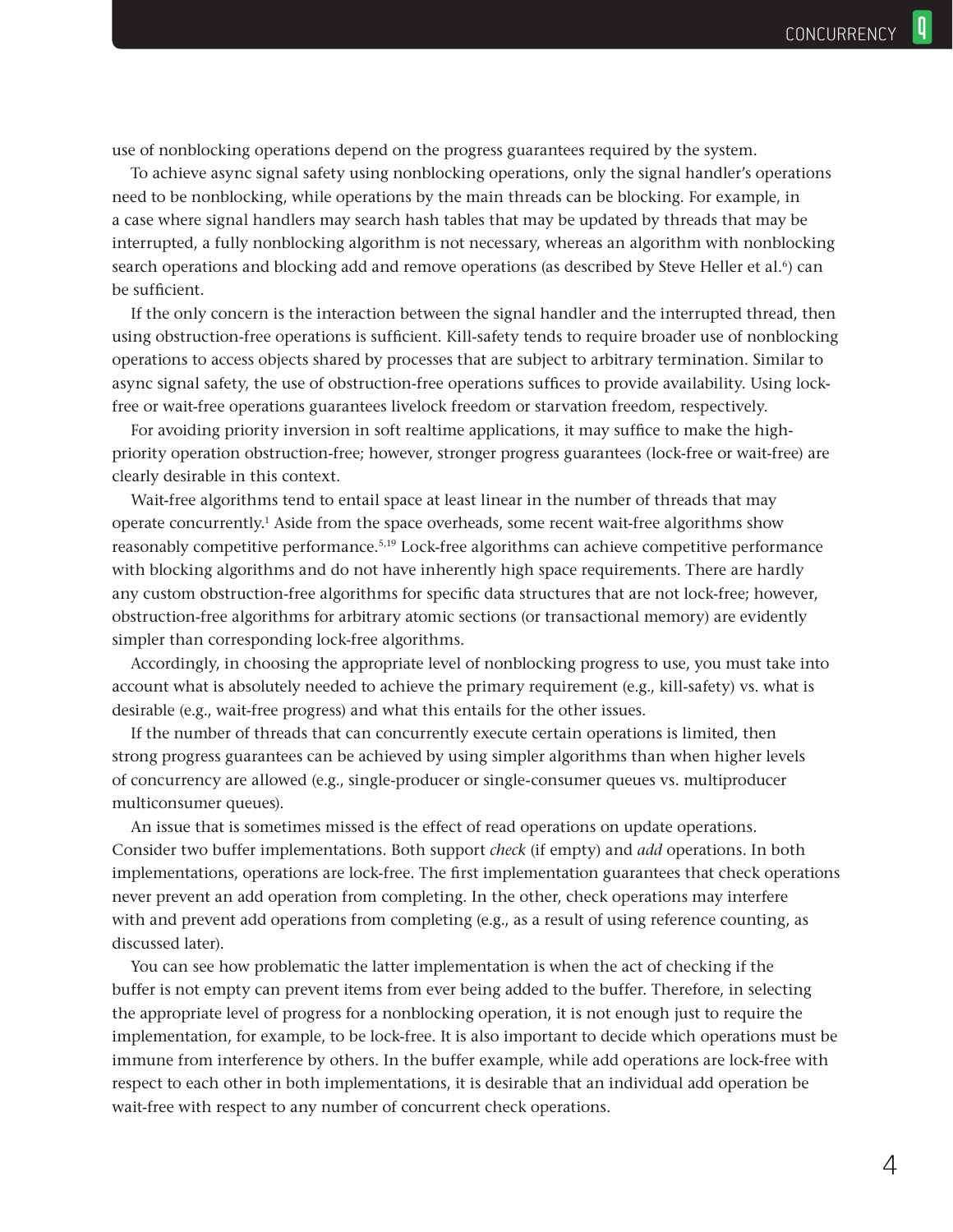#### CHOICE OF DATA STRUCTURES

The choice of data structures is one of the most important decisions in designing a nonblocking environment. This step is often overlooked because data-structure choices may be inherited from sequential or blocking designs. In choosing data structures, designers need to consider the minimum requirements and the range of desirable characteristics.

For example, if lock-free FIFO lists are considered, one should ask whether FIFO order is indeed necessary or if a more relaxed order is acceptable. If it is the latter, then the design may be simplified and performance under certain conditions may be improved by using lock-free LIFO lists instead. The classic LIFO list algorithm has simpler memory safety requirements (as discussed later) and in general has shorter path length than FIFO algorithms.

Another example is that a search structure that may be a good choice in sequential code (e.g., balanced trees) may not be the best choice in nonblocking systems compared with hash structures. Also, static structures such as hash tables with open addressing can be simpler to manage than dynamic structures such as hash tables with chaining.

#### SAFE MEMORY RECLAMATION ISSUES

Nonblocking operations, by definition, do not wait for actions by other nonblocking operations and cannot expect to prevent other nonblocking operations from taking actions. This poses a problem for nonblocking operations that dereference pointers to dynamic structures that could be removed and freed by other operations. Without proper precautions a nonblocking operation may be about to access a dynamic block when the block gets removed from the structure and freed by another operation. This could lead to problematic outcomes such as an access violation if the block were freed back to the operating system, corrupting a different structure that happens to allocate and use the memory of the freed block, or returning an incorrect result.

Using the LIFO-free list (in figure 1) as an example, one can see that a Pop operation may lead to accessing free memory. For example, a thread P reads a pointer to address A from the variable Header in line 1 of Pop. Then, another thread Q pops the block at A from the list and frees it back to the operating system. Now P proceeds to line 2 in Pop and dereferences the pointer to A, potentially suffering an access violation.

Paul McKenney13 offers a detailed discussion of safe memory reclamation issues and solutions. The following is a brief list of categories of memory-safety solutions and their implications:

- **Automatic GC (garbage collection).** On systems with GC, such as Java applications, memory safety is implicitly guaranteed. In the preceding example, as long as thread P holds a reference to block A, block A is guaranteed not to be freed. Of course, this raises the question of whether GC itself is nonblocking.
- **RCU (Read-Copy-Update) and epoch-based collectors.** Briefly, RCU-like solutions guarantee that blocks removed from certain data structures are not freed until it can be established that all threads have reached quiescence points where it is impossible that any threads can still be holding references to those blocks.<sup>14</sup>
- **Reference counting.** Blocks are associated with counters that are incremented and decremented as threads acquire and release references to such blocks. Typically, a block is freed only when its reference count goes to zero and it is guaranteed that no new references to it can be created.<sup>20</sup>
- **Hazard pointers.** Briefly, in this method each thread that may traverse blocks that may be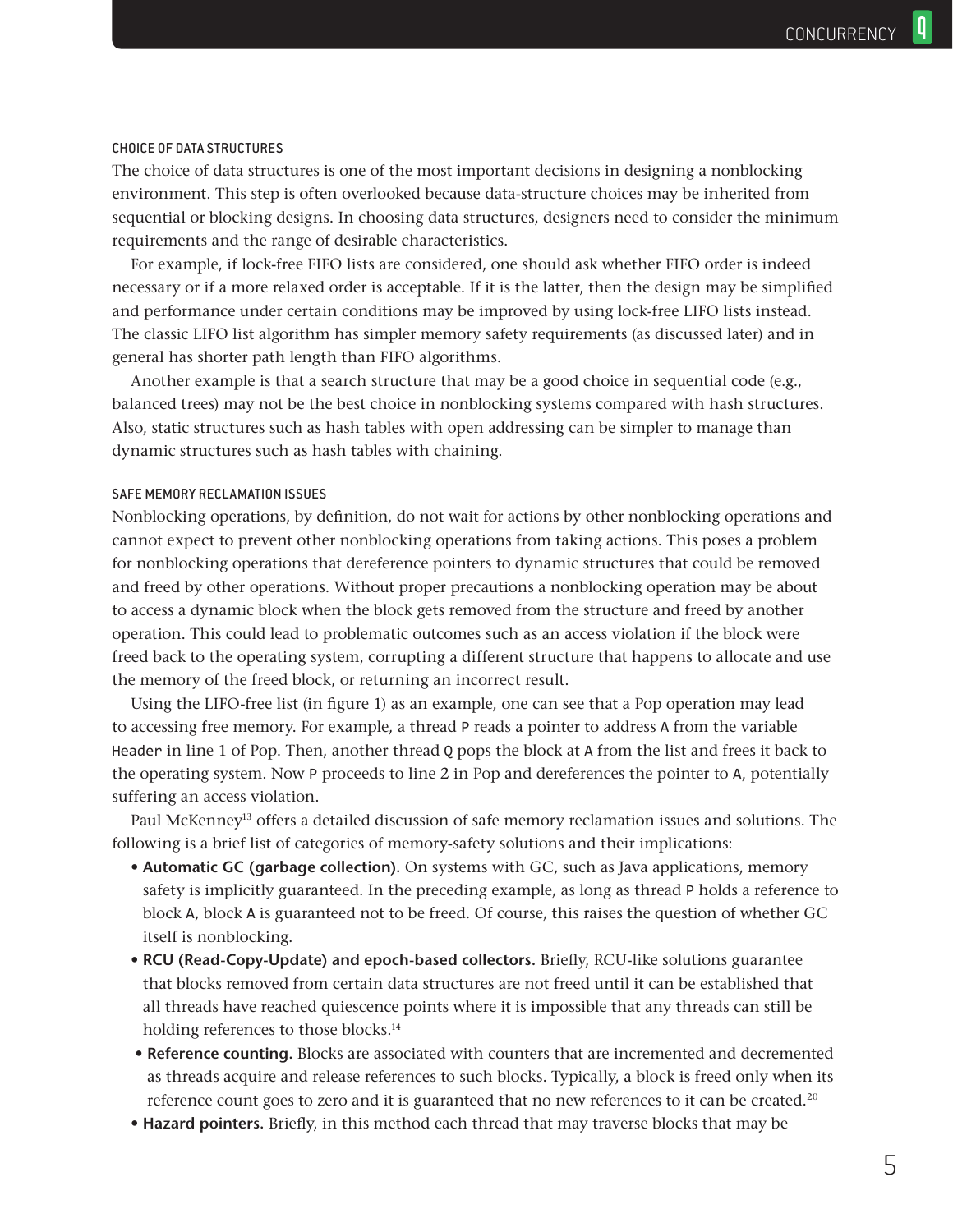removed and freed owns a number of hazard pointers. Before dereferencing a pointer, a thread sets one of its hazard pointers to the pointer value. Other threads that may remove the block guarantee that they will not free the block until no hazard pointers point to it.<sup>8,16</sup>

Hardware transactional memory may simplify nonblocking safe memory reclamation.<sup>4</sup> As discussed later, however, most upcoming mainstream HTM implementations are best-effort and require an alternate non-HTM path.

The options for safe memory reclamation in order of increasing flexibility (and difficulty of memory-safety solutions) are:

- Freed blocks will be reused but never freed for different uses.
- Freed blocks can be coalesced and reused for different types and sizes but not returned to the operating system.
- Freed blocks may be coalesced, reused arbitrarily, or returned to the operating system.

Note that for some algorithms (e.g., the classic LIFO list), memory safety might not be a problem if the operating system supports nonfaulting loads. In the scenario just mentioned of thread P reading address A in line 2 of Pop after the block at A was freed to the operating system, a system with nonfaulting loads would allow such a read.

## ABA PREVENTION

The ABA problem is common in optimistic concurrency algorithms, including nonblocking ones. The term ABA refers to the change of the value of a shared variable from A to B and back to A again. Using the LIFO-list Pop operation as an example and ignoring the packed integer with Header for now, the following is an ABA problem scenario starting with a list that includes blocks A and B: (a.) A thread P reads the value A from Header in line 1 and B from \*A in line 2;

(b.) Other threads pop blocks A and B and push blocks C and A, leaving Header holding the value A again;

(c.) P performs a CAS operation on Header with parameters A and B in line 3, and the CAS succeeds.

Now the list is corrupted. Header points to B, which is not in the list anymore. What went wrong is that (without the packed integer) P's Pop algorithm cannot differentiate between the case where Header never changed between lines 1 and 3 and the scenario above where the list changed but Header returned to its old value before the CAS in line 3.

The classic LIFO algorithm packs an integer with the pointer in the Header variable and is designed such that the counter will change if the list changes between lines 1 and 3 of Pop (assuming that the counter never overflows).

Packing an integer with the main content of variables vulnerable to the ABA problem is the classic ABA prevention solution.2 It remained the only solution for decades, but it has its limitations. It requires wide atomic operations to allow space for a large enough integer that cannot overflow (or at least cannot overflow in the lifetime of one operation, such as Pop in the example). Another disadvantage of this solution is that it requires the integer subfield to retain its semantics indefinitely. This can make it very difficult to free the memory of dynamic blocks that include variables packed with ABA-prevention counters, thus meaning that memory cannot be coalesced or reused for different purposes.

Although the ABA problem can occur in algorithms that do not use dynamic memory, its solutions are intertwined with safe memory reclamation solutions. First, as already mentioned, the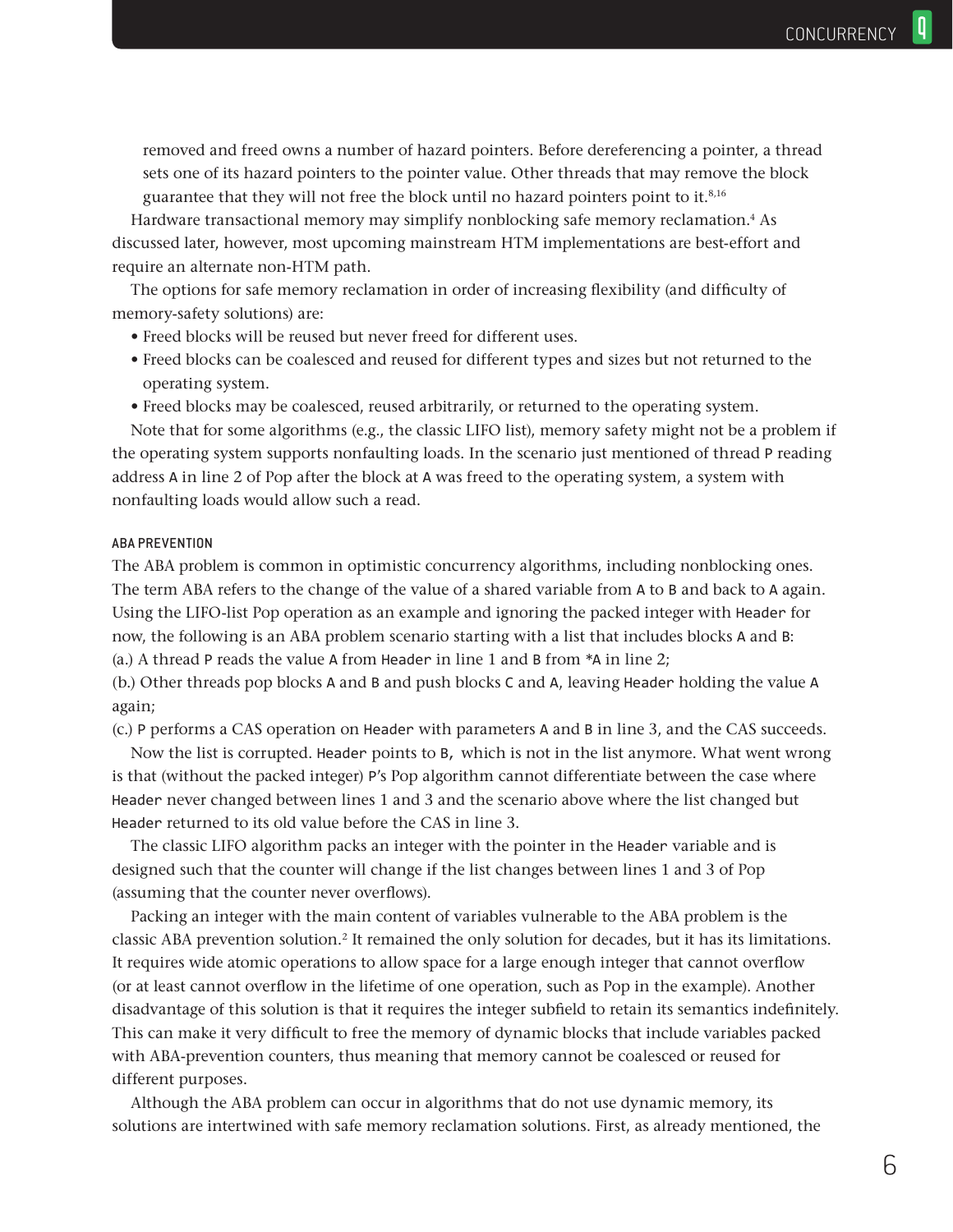CONCURRENCY

classic ABA solution can hinder memory reclamation. Second, any memory-safety solution (GC, RCU, reference counting, hazard pointers) can be adapted to construct an ABA solution, possibly with an added level of indirection.

An advantage of the RCU type of solution is that traversal operations have almost no overhead, while reference counting and hazard pointers have nontrivial overhead for traversal operations. On the other hand, unlike RCU, reference counting and hazard-pointer methods guarantee bounds on the number of removed blocks that are not ready for reuse.

A disadvantage of reference counting that can be significant in some cases is that it can cause a supposedly read-only operation (such as the check operation mentioned earlier) to actually write to shared data (i.e., reference counters) and prevent update operations from ever completing.

The operations LL (load-linked), SC (store-conditional), and VL (validate) are inherently immune to the ABA problem. LL(location) returns the value in a shared location. VL(location) returns a Boolean indicator of whether or not the shared location has been written by another thread since the last LL to it by the current thread. SC(location, value) writes a new value to the location if and only if it has not been written to by another thread since it was last LL'ed by the current thread, and it returns a Boolean indicator of the occurrence of such a write. If the read in line 1 of Pop is replaced with LL(&Header) and the CAS in line 3 of Pop is replaced with SC(&Header,n), then the Pop operation would be immune to the ABA problem, without the need for using a packed integer.

Actual architectures that support LL/SC (e.g., IBM Power PC) do not support the full semantics of ideal LL/SC/VL. None supports the VL operation, and all impose restrictions on what can be executed between LL/SC and prohibit the nesting or interleaving of LL/SC pairs on different locations. So, while actual LL/SC support can help the lock-free LIFO algorithm avoid the ABA problem, it is limited in preventing the ABA problem in general.

While implementations of ideal LL/SC/VL present an absolute ABA prevention solution,<sup>18</sup> their strong semantics disallow many correct scenarios. For example, all ABA scenarios in the lock-free LIFO-list Push operation are benign. Therefore, it is advisable to consider algorithms expressed in terms of reads and CAS operations, and address only the harmful cases of ABA, such as Pop but not Push in the lock-free LIFO-list algorithm.

It is advisable to consider ABA prevention and safe memory reclamation solutions together to avoid unnecessary duplication of overhead or solutions that are contradictory or contrary to the overall system requirements.

#### PORTABILITY OF REQUIRED ATOMIC OPERATIONS

The range of hardware support for atomic operations needed for nonblocking algorithms and methods varies significantly. If portability is an important issue, designers need to take that into account in selecting data structures, algorithms, and supporting methods for safe memory reclamation and management, and ABA prevention.

Hardware support requirements include:

- No support. For example, the reading and writing of hazard pointers can be nonatomic.<sup>16</sup>
- **Nonuniversal atomic operations (**such as fetch-and-add, test-and-set, and atomic swap)**.** Maurice Herlihy showed that it is impossible to design wait-free (and lock-free) implementations of certain data types that can be operated on by an arbitrary number of concurrent threads using only such (nonuniversal) operations.7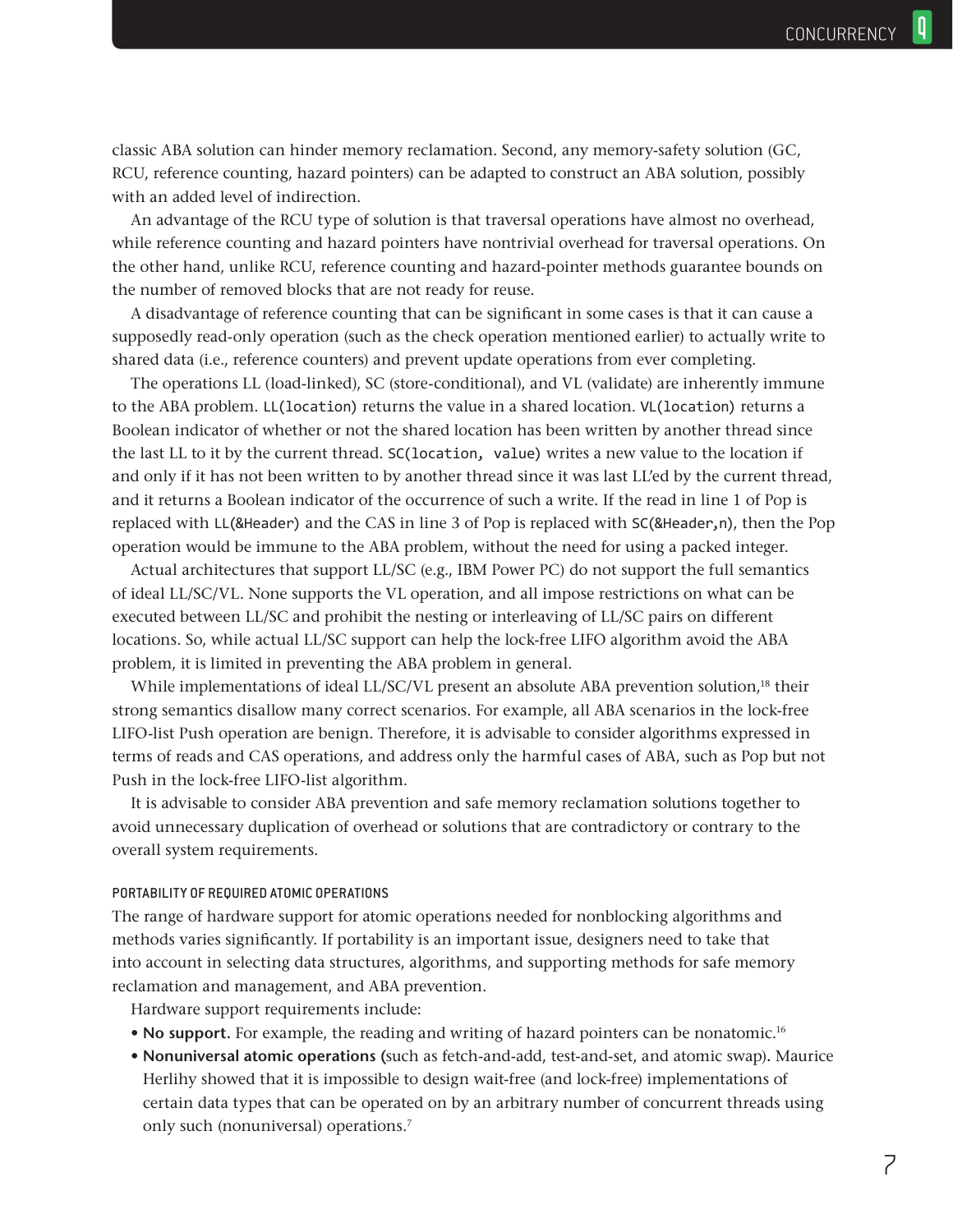- **Compare-and-swap.** Herlihy showed that CAS is a universal operation and can be used to design implementations of any data type with wait-free operations without limitation on the maximum number of threads that operate on it concurrently. Pointer-size CAS may suffer from the ABA problem. The classic solution to that problem requires the use of wider atomic operations (e.g., double-width load and CAS primitives).
- **The pair LL and SC** (e.g., larx and stcx on the IBM Power architecture). These were also shown by Herlihy to be universal operations. As already discussed, they are immune to the ABA problem in some cases in which CAS is susceptible. Therefore, pointer-size LL/SC may suffice or entail simpler code where double-width CAS is needed in the absence of LL/SC.
- **Hardware transaction memory.** Recently IBM (Blue Gene/Q,<sup>21</sup> System  $Z_i^{12}$  and Power<sup>3</sup>) and Intel<sup>11</sup> architectures are offering hardware support for arbitrary memory transactions. However, most of these HTM architectures (except IBM System Z) are best-effort (i.e., they require that programmers provide a nontransactional path in case the hardware transactions never succeed).

Note that if the number of threads that can concurrently execute certain operations is limited, nonuniversal atomic operations may suffice to design wait-free and lock-free implementations. For example, wait-free single-producer or single-consumer FIFO queue operations<sup>15</sup> (by skipping the appropriate locks in the two-lock algorithm) and single-updater sets with lock-free lookup by multiple threads<sup>16</sup> can be implemented with just atomic loads and stores.

## CHOICE OF LANGUAGE AND MEMORY ORDERING

In addition to the variety of requirements of atomic operations, nonblocking algorithms vary in their requirements of memory-ordering primitives. For example, in the Push operation of the running LIFO-list example (in figure 1), the write in line 2 must be ordered before the write (in the case of a successful CAS) in line 3. Hardware platforms and high-level programming languages offer explicit primitives, as well as implicit guarantees of ordering among memory accesses, usually specified as the architecture or language memory consistency model.

Prior to Java 5 (2004) and C11/C++11, these languages could not be reliably used (as specified by their standards) to fully express the required memory ordering. Programmers and custom library writers relied on assembly language and machine binary codes to express such ordering.

Now with C11/C++11 and Java (5 and later), programmers can designate some variables as subject to special ordering (volatiles in Java and atomics in C11/C++11). In some cases, these designations can be heavy-handed in imposing order around such variables even when not needed by the algorithms. Standard C11/C++11 offers finer levels of ordering that allow the programmer to specify the desired order.

The implementations of such languages have varying overheads on different hardware platforms. Designers of nonblocking implementations should take into account the choice of high-level languages and their memory-ordering performance on the targeted hardware platforms.

#### CHOICE OF ALGORITHMS

The combined choice of data structures and algorithms is one issue where big compromises can be made to design a system that meets its overall requirements.

Nonblocking algorithms vary in their portability (e.g., requirement of special hardware support), reliability (e.g., whether or not they are widely used), complexity (e.g., reasonable ease of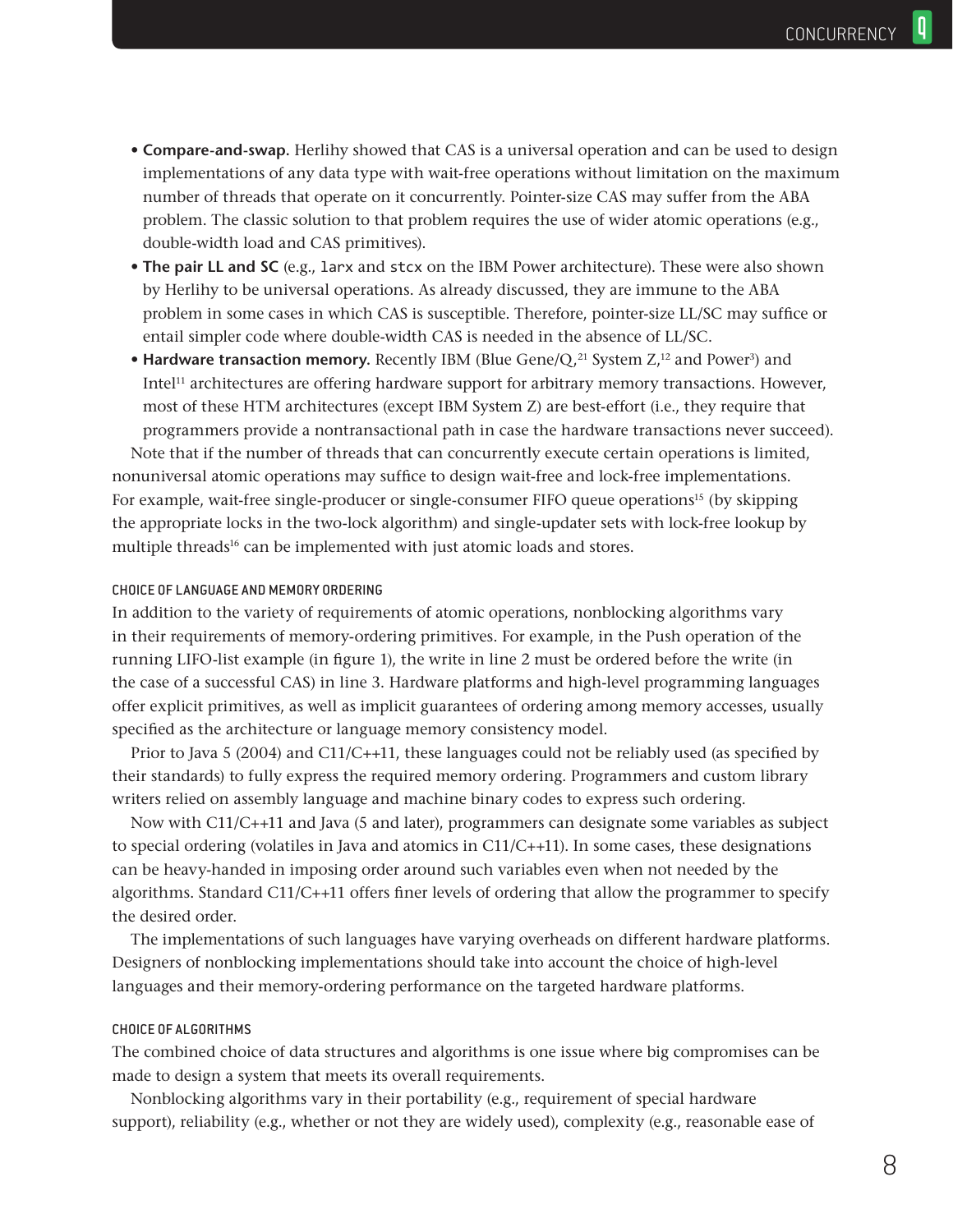$\mathbf{0}$ **CONCURRENCY** 

implementation, maintenance, and modification), progress guarantees (e.g., wait-free, lock-free, etc.), and memory safety and ABA-prevention features (e.g., compatibility or incompatibility with certain methods). The choice of algorithms is intertwined with most of the issues discussed here.

## CASE STUDY

The purpose of the following example is to demonstrate the interactions among nonblocking features and issues discussed in this article.

Consider a simplified example of a kill-safe system that requires processes to share large potentially variable-size records (each with a unique key value) that can be deleted or moved arbitrarily among various data structures). Operations on the records and data structures are search, add, delete, and update of certain fields. Figure 2 shows dynamic variable-size records that can be freed and moved among structures.

Considering that the records can be moved back and forth among data structures, any nonblocking algorithm will have to deal with the ABA problem. Since the records can be large and variably sized, limiting the reuse of their memory is not an acceptable option. The classic ABA solution (used in the LIFO-list Pop example) can be excluded, as it will limit arbitrary reuse of memory. Epoch-based solutions should also be excluded because they might get extremely complex under arbitrary termination. But then, the remaining solutions—reference counting and hazard pointers—are not acceptable options either. They depend on preventing the records from being reinserted in the same structures (which is a requirement) as long as there are active references to them. There is no acceptable solution.

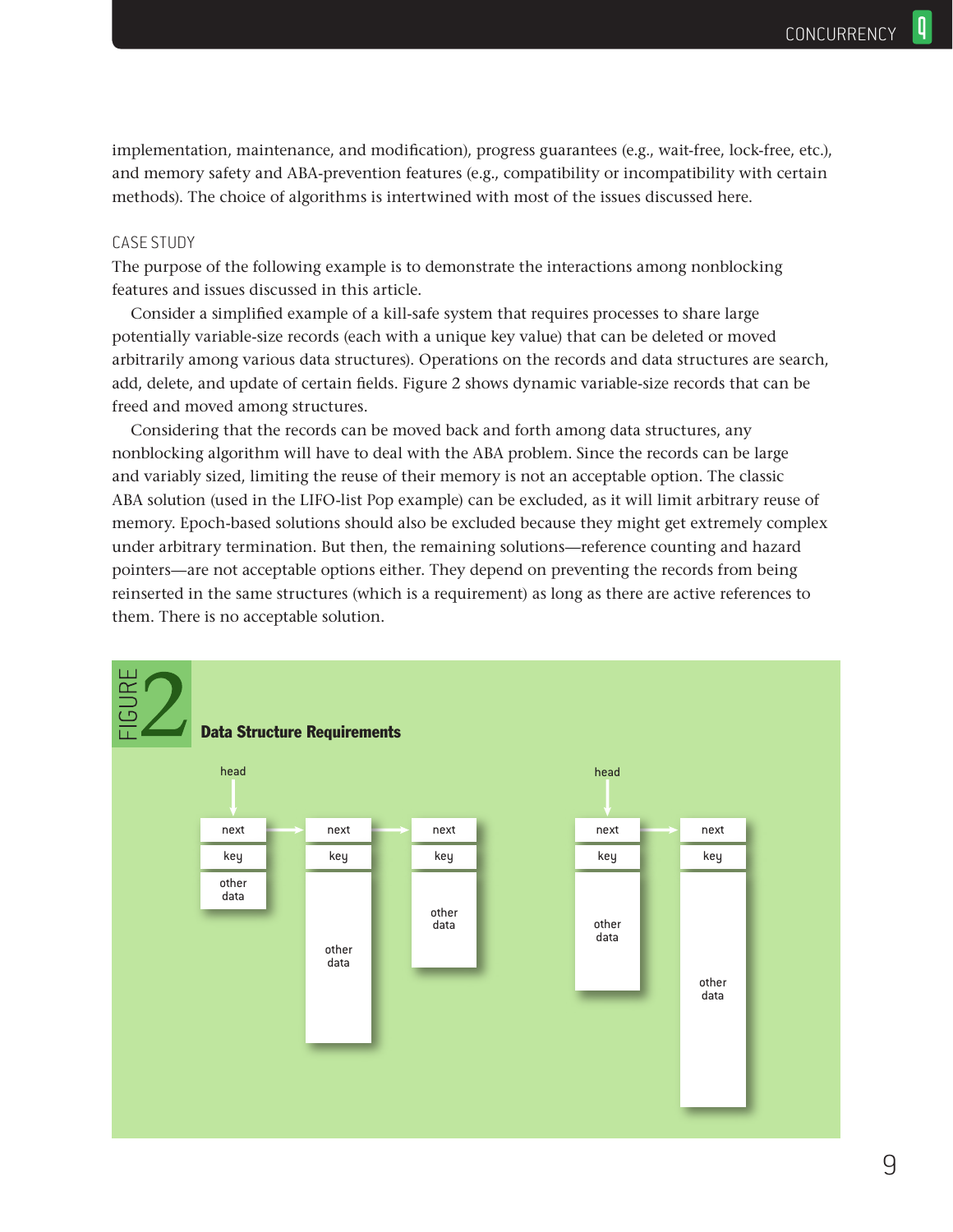This may be a good time to consider a compromise. How about adding a separate descriptor to each record? The descriptor holds the key value and any fields needed for traversing the data structures; the fields then may be changed in place without removing and adding the records to the structure. With this compromise the memory of the full records can still be freed, but it might be acceptable to keep descriptors from being freed for arbitrary reuse.

Now let's reconsider the ABA problem. Maybe the classic packed-integer solution can work. This has the advantage of allowing the descriptors (and the associated records) to be moved freely among data structures, but it adds a dependence on hardware support for wide atomic operations (e.g., 128-bit CAS). The other options (hazard pointers and reference counting) do not require wide atomic operations but will require the use of a fresh descriptor (i.e., one that does not have any old references lingering from prior operations) on every pair of moves of the records between data structures. Furthermore, both hazard pointers and reference counting add overhead (memory ordering and extra atomic operations, respectively). Finally, to deal with the actual allocation and deallocation of the variable-size records, the designer can use a lock-free allocation algorithm with coalescing and the ability to return free memory to the operating system.17

Now the designer is left with the task of balancing the pros and cons of sequential performance (i.e., when using packed integers with double-width primitives) and portability (when using singlewidth primitives but with extra ordering for hazard pointers or extra atomic operations for reference counting).

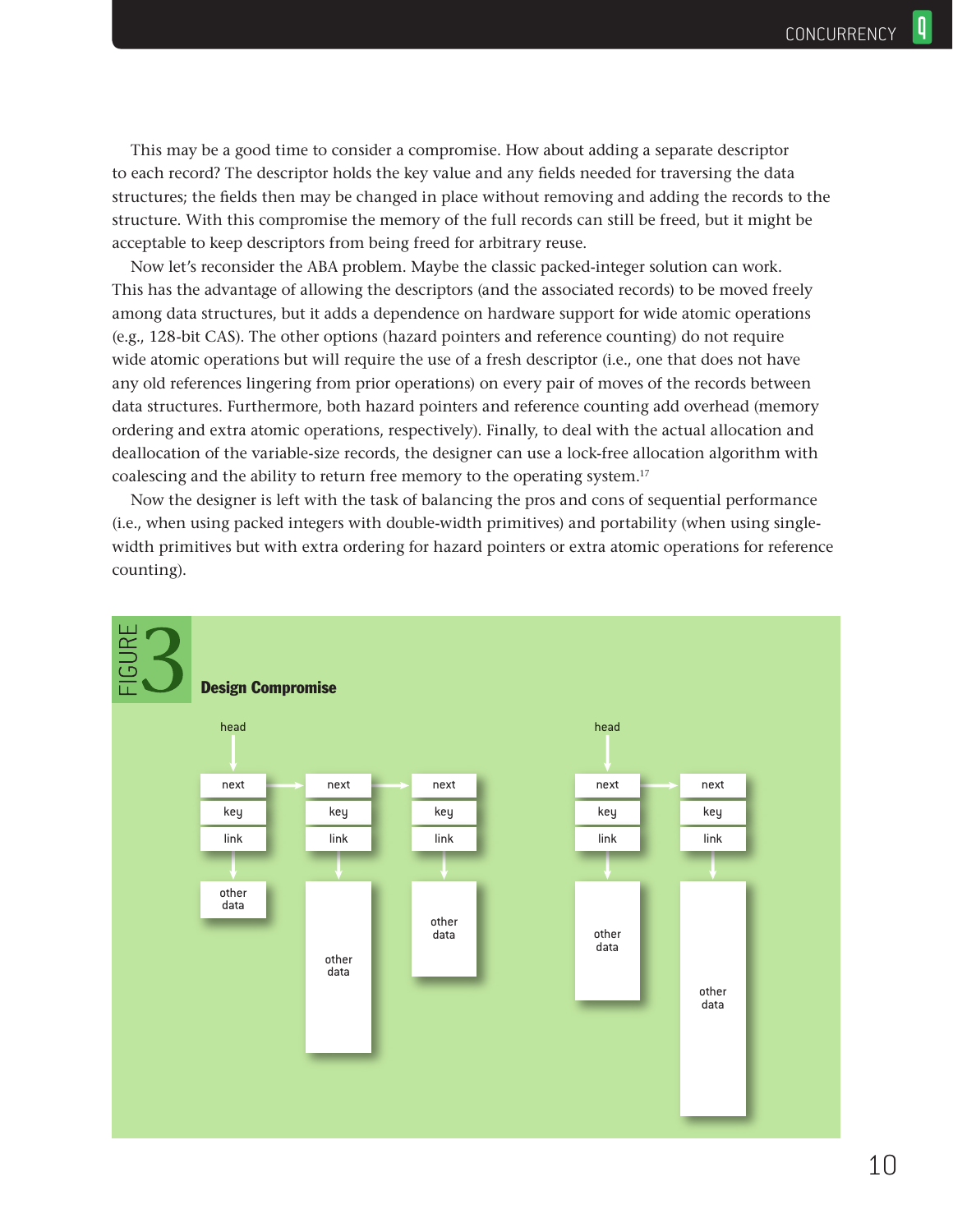As the reader can see, this case study goes through a few iterations over the various choices, starting with what is absolutely necessary, making a compromise (using descriptors and adding a level of indirection), and finally reaching a reasonable set of options for further consideration of their pros and cons.

## SUMMARY

This article has presented the key issues that can help designers of nonblocking systems make oft-needed compromises and balance tradeoffs to reach a feasible design that satisfies all the requirements. In considering the totality of these issues, designers should go through a few passes on this list of features and issues. First, they should identify and separate the features that are absolutely necessary from those that are desirable but open to compromise. After that, they can start to consider the implications of using these various features.

## ACKNOWLEDGMENTS

The author thanks Samy Al Bahra and Paul McKenney for their insightful comments on earlier versions of this article.

## **REFERENCES**

- 1. Attiya, H., Hendler, D. 2005. Time and space lower bounds for implementations using k-CAS. In *Proceedings of the 19th International Conference on Distributed Computing*: 169-183.
- 2. Brown, P. J., Smith, R. M. 1973. U.S. Patent 3,886,525. Shared data controlled by a plurality of users (filed June 1973).
- 3. Cain, H. W., Frey, B., Williams, D., Michael, M. M., May, C., Le, H. 2013. Robust architectural support for transactional memory in the Power architecture. ACM/IEEE 40<sup>th</sup> International Symposium on Computer Architecture (ISCA).
- 4. Dragojevic, A., Herlihy, M., Lev, Y., Moir, M. 2011. On the power of hardware transactional memory to simplify memory management. 30th Annual ACM SIGACT-SIGOPS Symposium on Principles of Distributed Computing (PODC): 99-108.
- 5. Fatourou, P., Kallimanis, N. D. 2011. A highly efficient wait-free universal construction. ACM Symposium on Parallelism in Algorithms and Architectures (SPAA): 325-334.
- 6. Heller, S., Herlihy, M., Luchangco, V., Moir, M., Scherer III, W. N., Shavit, N. 2005. A lazy concurrent list-based set algorithm. Ninth International Conference on Principles of Distributed Systems (OPODIS): 3-16.
- 7. Herlihy, M. 1991. Wait-free synchronization. *ACM Transactions on Programming Languages and Systems* 13(1): 124-149.
- 8. Herlihy, M., Luchangco, V., Martin, P. A., Moir, M. 2005. Nonblocking memory management support for dynamic-sized data structures. *ACM Transactions on Computer Systems* 23(2): 146-196.
- 9. Herlihy, M., Luchangco, V., Moir, M. 2003. Obstruction-free synchronization: double-ended queues as an example. 23rd International Conference on Distributed Computing Systems (ICDCS): 522-529.
- 10. IBM System/370 Principles of Operation. 1975. GA22-7000-4.
- 11. Intel Architecture Instruction Set Extensions Programming Reference. 2012.
- 12. Jacobi, C., Slegel, T. J., Greiner, D. F. 2012. Transactional memory architecture and